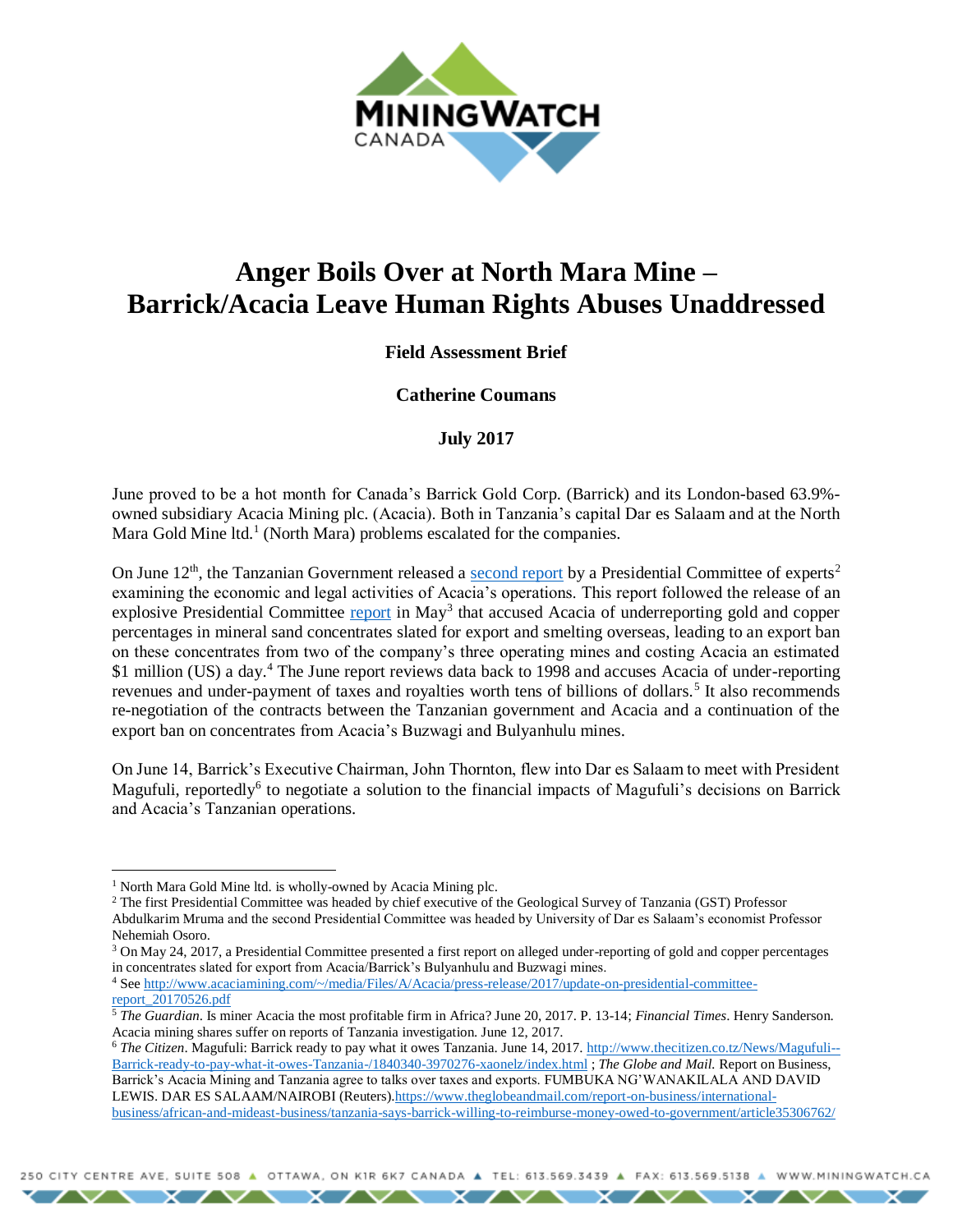

Left to right: John Thornton, Chairman of Barrick Gold, Tanzanian President John Magufuli, Canada's High Commissioner to Tanzania, Ian Myles. Photo Credit: The Citizen

On July 3, Barrick and Acacia's troubles deepened further as the Tanzanian parliament adopted laws that allow the government to review and reconsider mining contracts that may be considered "unconscionable" and to ban companies from turning to international trade tribunals to resolve disputes.**<sup>7</sup>** The new laws also require companies to process minerals within Tanzania.

# **Presidential Committee reports and Barrick's response fuels local anger**

MiningWatch Canada's Catherine Coumans arrived at the North Mara mine in the Tarime district together with partners from Tanzania's Legal and Human Rights Centre (LHRC)<sup>8</sup> on the day before the Government released the second Presidential Committee report. As Coumans met with indigenous Kurya leaders it was clear that they were keenly aware of the content of the latest Presidential Committee report and its critique of the parent companies of the local mine. Coumans also witnessed the effect of the report, and of President Magufuli's statements regarding the alleged illegality of Barrick/Acacia's operations,<sup>9</sup> on a mood of defiance around the mine.

Shortly after Barrick's Thornton met with President Magufuli – a meeting that featured prominently in news reports available to villagers around the mine – anger over local poverty and ongoing mine-related violence started to boil over. As news reports focussed on Thornton's response to financial threats to the mine's operations, locals commented to Coumans that Thornton should have come to the mine site to see the violence and poverty they struggle with daily.

[https://www.theguardian.com/global-development-professionals-network/2017/jul/06/a-brutal-lesson-for-multinationals-golden](https://www.theguardian.com/global-development-professionals-network/2017/jul/06/a-brutal-lesson-for-multinationals-golden-tax-deals-can-come-back-and-bite-you?CMP=share_btn_link)[tax-deals-can-come-back-and-bite-you?CMP=share\\_btn\\_link](https://www.theguardian.com/global-development-professionals-network/2017/jul/06/a-brutal-lesson-for-multinationals-golden-tax-deals-can-come-back-and-bite-you?CMP=share_btn_link)

<sup>8</sup> <http://www.humanrights.or.tz/>

l

<sup>7</sup> *The Guardian*. A brutal lesson for multinationals: golden tax deals can come back and bite you. Maya Forstater and Alexandra Readhead. July 6, 2017.

<sup>9</sup> *The Mining Journal*. Alex Hammer. Acacia could lose Tanzania mines. June 12, 2017.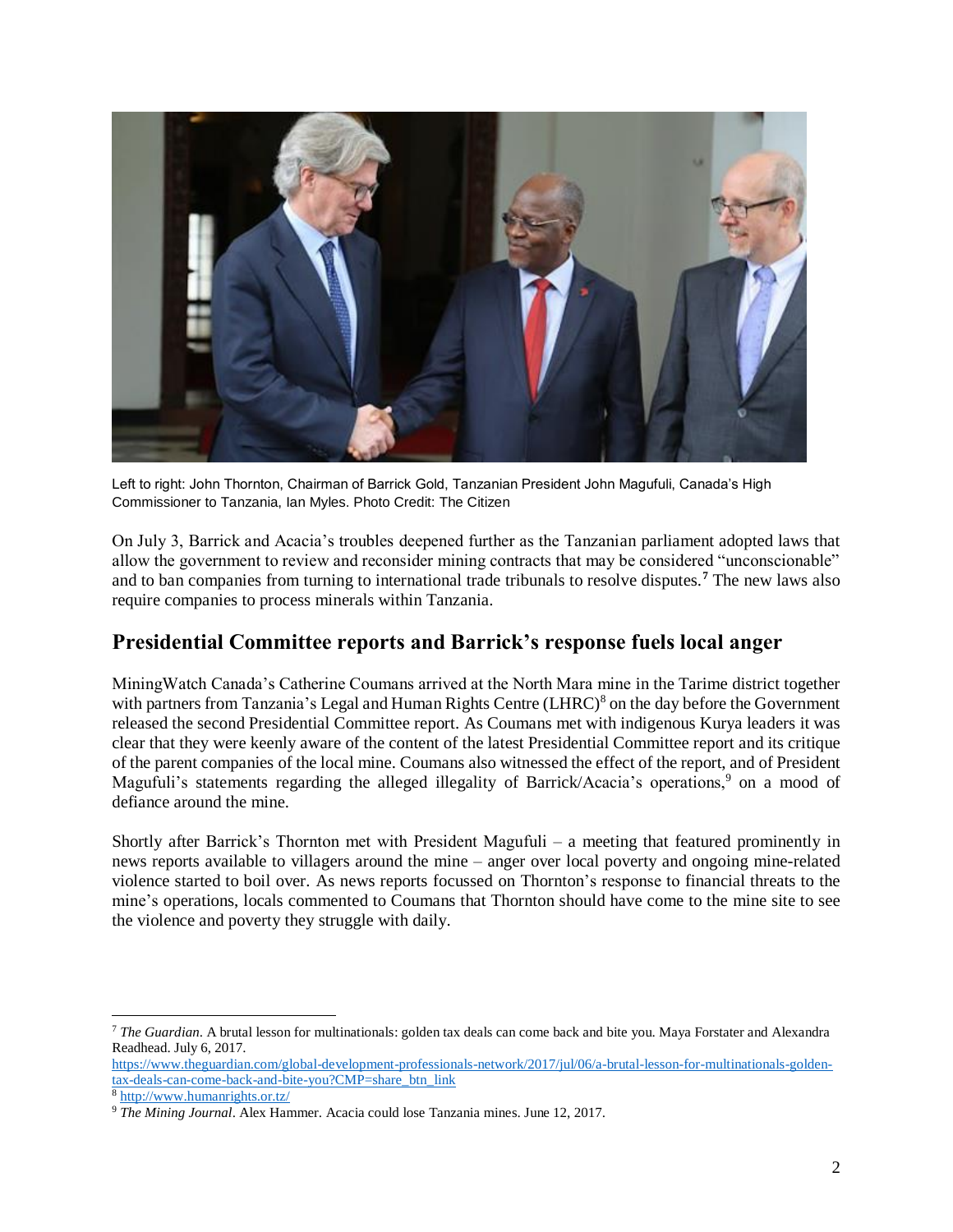The invasion of the mine by hundreds of villagers started on the 17th and was witnessed by Coumans on June 19.<sup>10</sup> Villagers with Coumans said that loud salvos coming from the mine site were gunshots and that the wailing that could be heard was likely coming from people who were shot or being beaten. This was the fourth consecutive year Coumans had conducted human rights field assessments around the mine interviewing over a 100 victims and family members of victims of excess use of force, including sexual violence, by mine security and police guarding the mine.<sup>11</sup> The explanations given by villagers of the sounds that could be heard coming from inside the mine walls on June 19 were consistent with previous information provided to Coumans by victims and witnesses of clashes between mine security and villagers.



Villagers watch mine invasions from behind the mine wall, June 19, 2017. Photo Credit: Catherine Coumans, MiningWatch Canada

 $\overline{a}$ 

[https://miningwatch.ca/sites/default/files/adding\\_insult\\_to\\_injury\\_north\\_mara\\_0.pdf](https://miningwatch.ca/sites/default/files/adding_insult_to_injury_north_mara_0.pdf)

 $10$  Large-scale mine invasions have occurred periodically. For a video of such an invasion see: <https://www.youtube.com/watch?v=BXtB070G5Po>

<sup>&</sup>lt;sup>11</sup> MiningWatch Canada conducted previous field assessments consecutively from 2014-2016 in collaboration with UK-based Rights and Accountability in Development (RAID). For more information and findings from these assessments see: Mining Watch Canada and RAID, *Violence Ongoing at Barrick Mine in Tanzania: MiningWatch Canada and RAID (UK) Complete Human Rights Assessment,* (Aug. 5, 2014), [http://miningwatch.ca/news/2014/8/5/violence-ongoing-barrick-mine-tanzania](http://miningwatch.ca/news/2014/8/5/violence-ongoing-barrick-mine-tanzania-miningwatch-canada-and-raid-uk-complete-human)[miningwatch-canada-and-raid-uk-complete-human;](http://miningwatch.ca/news/2014/8/5/violence-ongoing-barrick-mine-tanzania-miningwatch-canada-and-raid-uk-complete-human) Mining Watch Canada and RAID, *Broken Bones and Broken Promises: Barrick Gold Fails to Address Ongoing Violence at Tanzania Mine,* (Nov. 17, 2015),

[http://miningwatch.ca/news/2015/11/17/broken-bones-and-broken-promises-barrick-gold-fails-address-ongoing-violence;](http://miningwatch.ca/news/2015/11/17/broken-bones-and-broken-promises-barrick-gold-fails-address-ongoing-violence) Mining Watch Canada and RAID, *Tanzanian Government Investigation Receives Hundreds of Reports of Violence and Deaths at North Mara Gold Mine,* (Sept. 22, 2016)[, http://miningwatch.ca/news/2016/9/22/tanzanian-government-investigation-receives-](http://miningwatch.ca/news/2016/9/22/tanzanian-government-investigation-receives-hundreds-reports-violence-and-deaths)

[hundreds-reports-violence-and-deaths](http://miningwatch.ca/news/2016/9/22/tanzanian-government-investigation-receives-hundreds-reports-violence-and-deaths) ; Mining Watch Canada and RAID, *Background Brief: Adding Insult to Injury at the North Mara Gold Mine, Tanzania.* September 2016.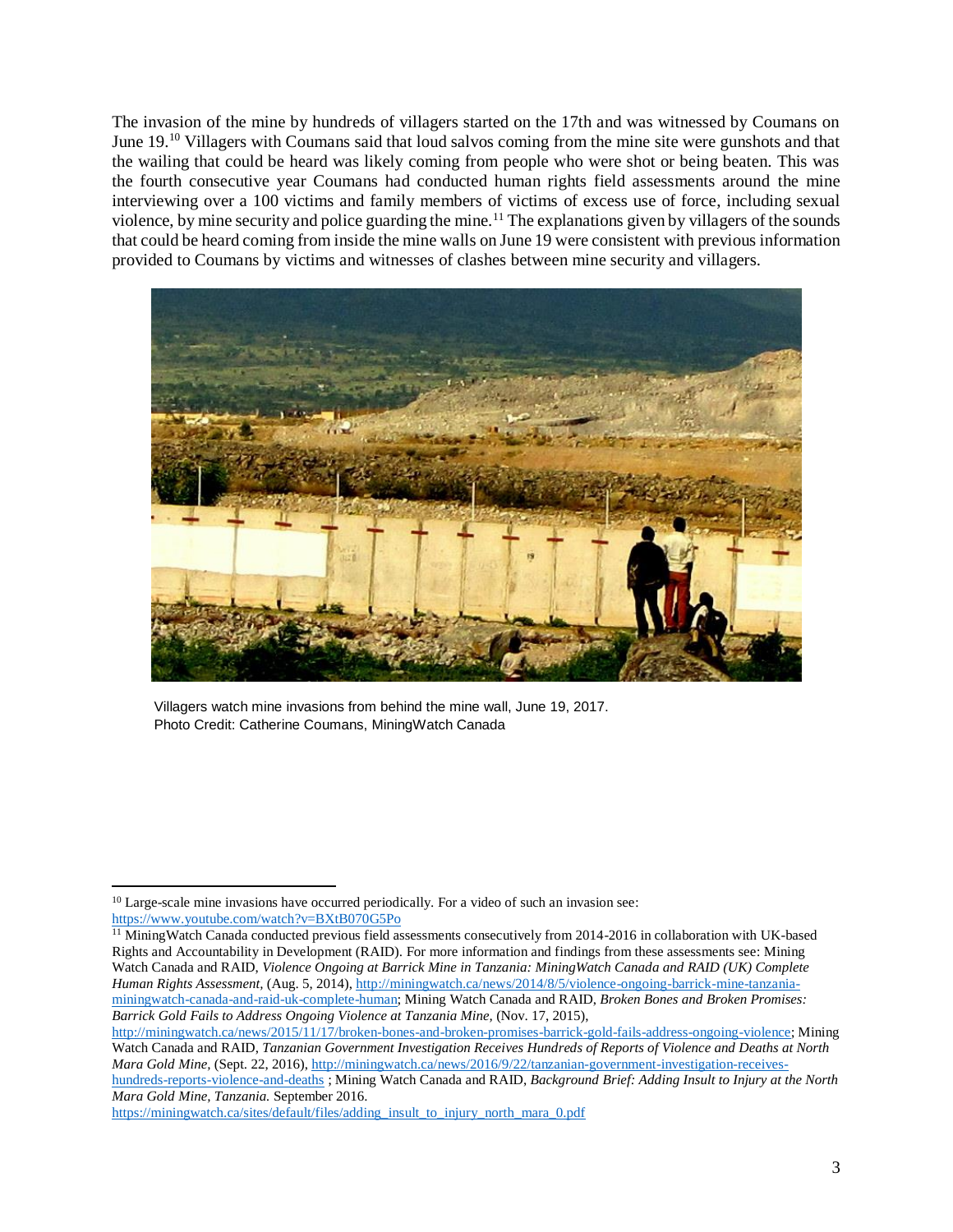

Villagers inside the North Mara Gold Mine site June 19, 2017. Photo credit: Catherine Coumans, MiningWatch Canada

# **Findings from MiningWatch's 2017 Human Rights Field Assessment<sup>12</sup>**

#### *Un-remedied human rights harms – numbers continue to increase*

In each field assessment MiningWatch has carried out at the North Mara gold mine, new cases have come to light of serious un-remedied harm related to encounters between victims and mine security and police who guard the mine under a Memorandum of Understanding (MOU)<sup>13</sup> between the companies involved and the Tanzanian Police Force.

New cases documented in June 2017 include: loss of limbs,<sup>14</sup> loss of eyesight,<sup>15</sup> broken bones,<sup>16</sup> internal injuries,<sup>17</sup> children hit by flying blast rocks,<sup>18</sup> and by teargas grenades<sup>19</sup> thrown by mine security as they chase so-called intruders into the nearby villages. As in past years, villagers reported severe debilitating

l

<sup>&</sup>lt;sup>12</sup> As in previous years, in-depth interviews with victims were conducted by MiningWatch between June 12 and June 21, 2017. Interviews are recorded in writing, as well as digitally, and documents and identification cards are copied with the permission of the interviewees. Given the possibility of reprisals, MiningWatch endeavours to protect the identities of interviewees by referring to them by number.

<sup>&</sup>lt;sup>13</sup> For a 2010 version of this MOU see[: https://miningwatch.ca/news/2014/8/5/violence-ongoing-barrick-mine-tanzania](https://miningwatch.ca/news/2014/8/5/violence-ongoing-barrick-mine-tanzania-miningwatch-canada-and-raid-uk-complete-human)[miningwatch-canada-and-raid-uk-complete-human](https://miningwatch.ca/news/2014/8/5/violence-ongoing-barrick-mine-tanzania-miningwatch-canada-and-raid-uk-complete-human)

 $14 \frac{1}{14}$  + 1-2017

 $15$  #12-2017

 $16$  #3-2017; #5-2017, #6-2017; <sup>17</sup> #2-2017; #4-2017; #7-2017;

<sup>18</sup> #25-2017

<sup>19</sup> #8-2017; #9-2017;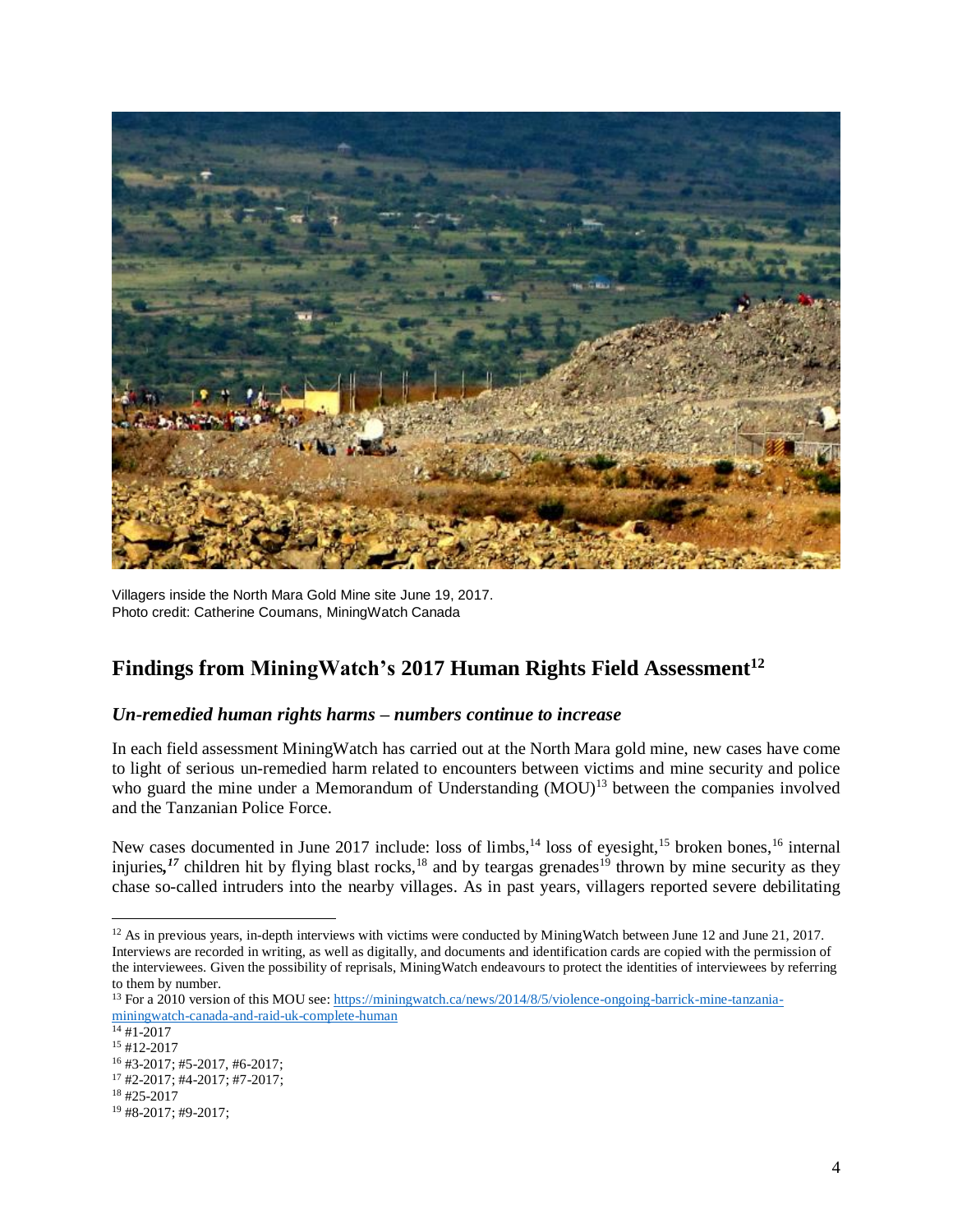beatings,<sup>20</sup> commonly with gun butts and wooden batons. Some are seriously wounded by teargas "bombs,"<sup>21</sup> or by so-called rubber bullets.<sup>22</sup> Others are shot,<sup>23</sup> including from behind.<sup>24</sup> As in past years there were a number of deaths. 25

Those who survive often find themselves and their families bankrupted as they try to pay medical bills, selling off assets such as land or cattle and borrowing money. Many cannot afford medical care at all, or run out of money, and resort to treatment by local "natural" healers. For this reason, cases commonly involve bones that have not healed properly, rough amputations that cannot be fitted for prostheses, or ongoing problems related to internal injuries or neurological damage.

Only three of the victims interviewed in 2017, or their family members, were successful in securing remedy from the mine.<sup>26</sup> This is discussed further below.

Examples of poorly healed wounds sustained in encounters with weaponry of mine security or police guarding the mine:



MiningWatch Canada **MiningWatch Canada** MiningWatch Canada



Photo credit: Catherine Coumans, Photo credit: Catherine Coumans,

l

<sup>23</sup> #3-2017; #4-2017; #14-2017; #16-2017; #22-2017;

<sup>20</sup> #2-2017; #7-2017; #19-2017; #21-2017

<sup>21</sup> #5-2017; #6-2017; 38-2017; #9-2017;

 $22 #12-2017$ 

<sup>24</sup> #4-2017; #16-2017; #22-2017;

<sup>25</sup> #14-2017; #15-2017; #16-2017; #22-2017; #23-2017

<sup>26</sup> #3-2017; #5-2017; #23-2017;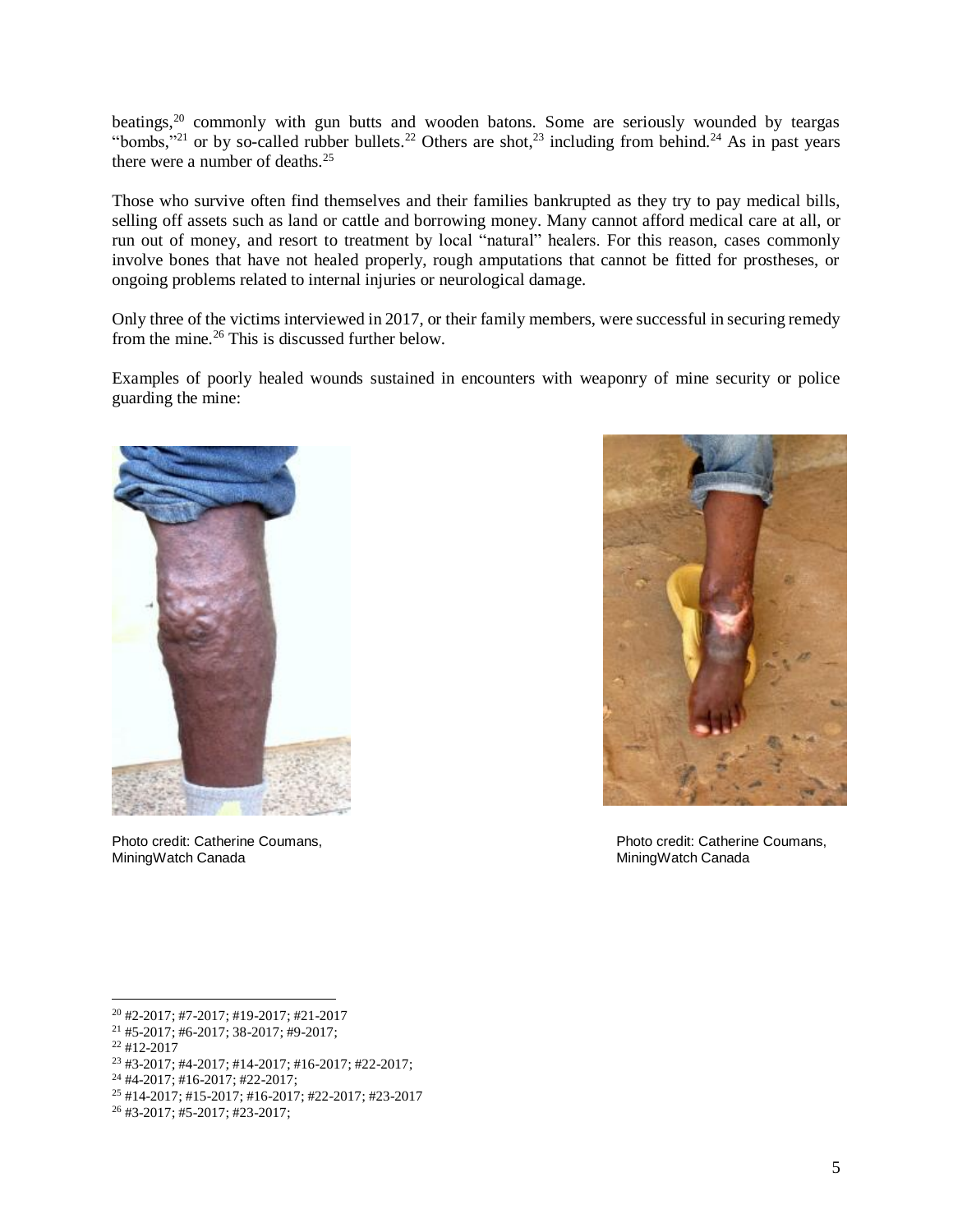## *Callous disregard for human life*

This year MiningWatch was made aware of a new cause of death that further illustrates the mine's apparent lack of concern for human life. The Nyabigena pit is no longer being mined. It is filling up with water. The heavy concrete walls that used to surround the pit to keep out "intruders" were removed, reportedly, in January 2016. Villagers have been entering the pit in an effort to find remnant traces of gold in rocks or in the pit walls.

During our visit we were told of four drowning deaths that have occurred in 2016 and 2017 as a result of falls into the pit water. MiningWatch interviewed family members of two of the drowning victims.<sup>27</sup> In both cases, the family members explained that the bodies were ultimately retrieved by mine personnel once they had floated to the surface after some days.

In spite of the fact that the company is fully aware of the death toll, and the danger inherent in the pit accessibility, as of June 2017 no barriers had been constructed after these deaths, and even signs warning villagers of the dangers had not been put up.



Photo credit: Anonymous villager Photo credit: Anonymous villager



Mine personnel set out to retrieve a drowning victim. Mine personnel with drowning victim (face has been blurred)

## *A violent mine road*

Another issue MiningWatch investigated was the main mine road that connects the Gokona underground operations and the Nyabirama pit and processing areas. This wide dirt road is travelled constantly by very large mine vehicles. It is the cause of a lot of complaints as it cuts through villages and homes are very close to the road. Villagers describe the constant noise and heavy dust as intolerable. Breathing problems, lack of ability of children to concentrate on homework because of noise, and constant battles against dust which dirties newly washed clothes, forces people to keep their houses closed up (which still does not stop dust from settling inside the house) and makes it impossible to grow vegetables and fruits, were some of the main complaints we heard. The road is considered dangerous as the huge machinery that traverses it passes close to the houses, playing areas for children and livestock. One account was provided about a large vehicle that left the road and destroyed a home, another of a child that was run over and killed. There are

 $\overline{a}$ <sup>27</sup> #13-2017; #17-2017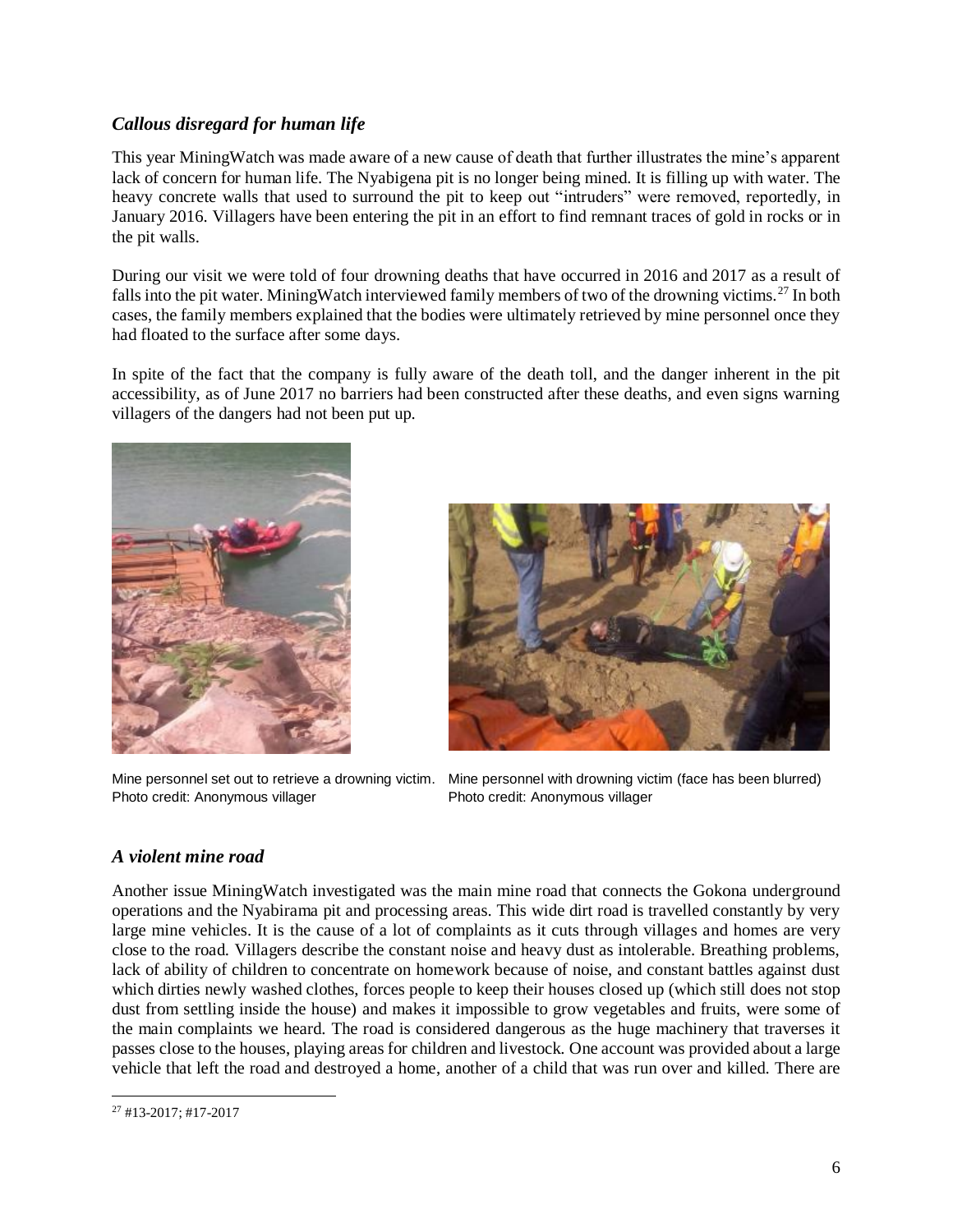rules in Tanzania for how far away houses need to be from mine workings, but in spite of the desire by many to be relocated away from the road, and petitions by villagers to the mine's grievance office on these issues,<sup>28</sup> no effective response has been forthcoming.

Of great concern are accounts of violence along this road by mine security and police guarding the mine. There are designated crossing places for villagers going about their business. During the day-time there are village guards (called "flag guards") at these crossings and there do not seem to be any major problems. But after 5 pm these village guards are replaced by police guarding the mine. MiningWatch received consistent reports, <sup>29</sup> including from a village chairman from one of the affected villages, of regular violence against villagers who seek to cross the mine road after dark. We interviewed two victims of debilitating beatings endured as they attempted to cross the road at one of the designated crossing area. One victim was beaten by members of the mine's private security,<sup>30</sup> the other by police paid by the mine.<sup>31</sup> Both incidents were within the past 12 months. There is no clarity about why mine security and police perpetrate these human rights abuses, but it is clear that people fear crossing the mine road after dark and that this is hindering their ability to go about their normal activities.



Mine road crossing. Photo Credit: Catherine Coumans, MiningWatch Canada

#### *Food insecurity increasing as gold scavenging becomes less viable*

Another issue villagers raised with MiningWatch this year was an apparent decrease in available gold in the waste rock produced at the Nyabirama pit. The unexplained change was widely reported with considerable dismay. People rely on income from scavenging gold from waste rock to feed their families as many people have lost land to the mine and there are few jobs available. It was reported that starvation has become a concern in villages around the mine.

 $\overline{\phantom{0}}$ 

<sup>28</sup> Copy with MiningWatch Canada.

<sup>29</sup> #18-2017; #19-2017; #20-2017; #21-2017

<sup>30</sup> #19-2017

<sup>31</sup> #21-2017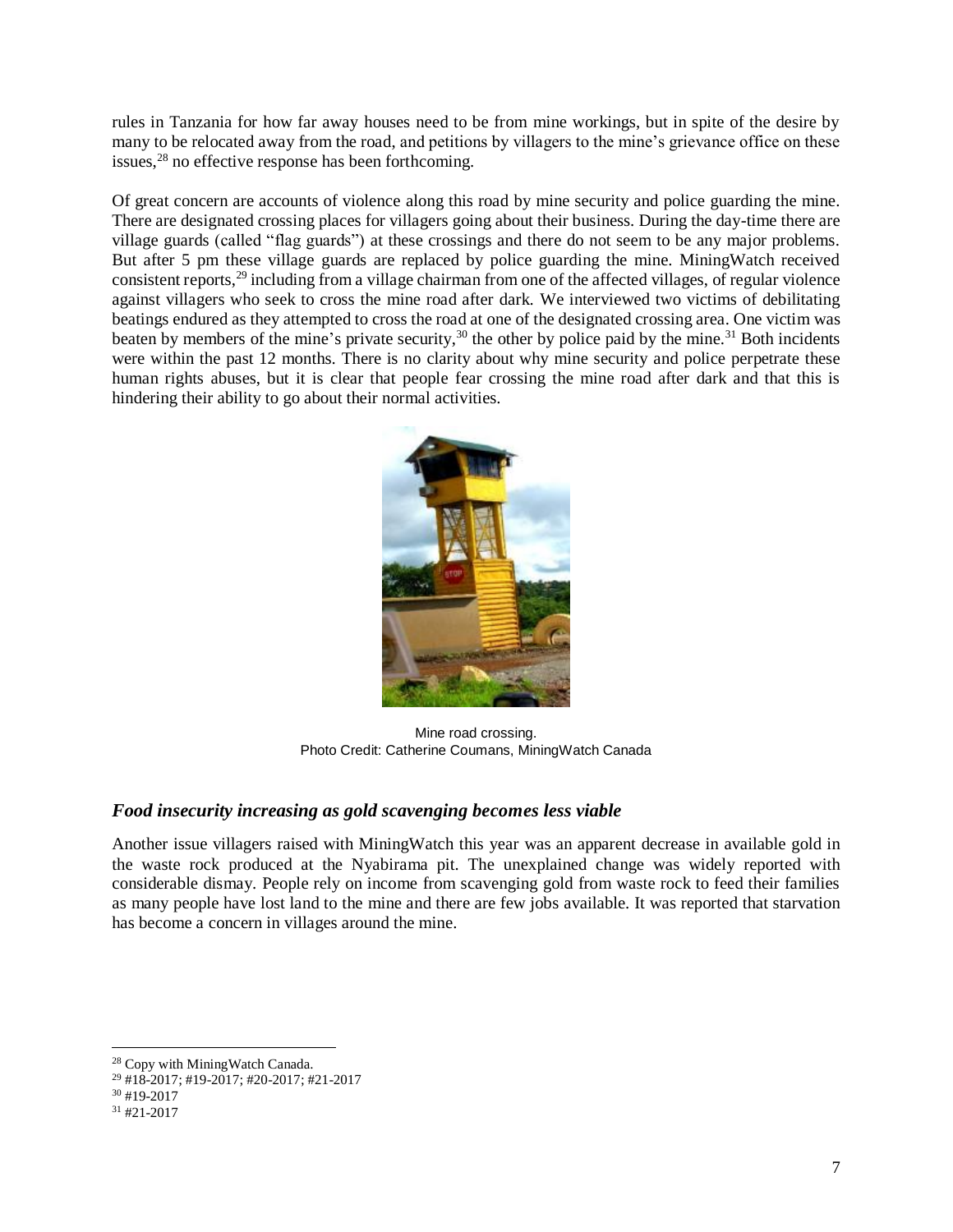

Villagers on top of the Nyabirama pit's mine waste dump watch a truck deliver new waste rock, June 2017. Photo credit: Catherine Coumans, MiningWatch Canada

The scarcity of remnant gold in waste rock was also reported for an area where villagers may scavenge among waste rock without being assaulted by mine security and police. MiningWatch has long questioned why villagers scavenging in the mine's waste rock dumps continuously come under attack by mine security. Increased publicity about this issue may have caused the mine to create a "safe space" for villagers to scavenge for gold.



"Safe space" for scavenging gold from waste rock, June 2017. Photo Credit: Catherine Coumans, MiningWatch Canada

The family of a villager<sup>32</sup> who was killed in this "safe" area, after being hit by a piece of heavy equipment that was operating there, is one of many who have been denied remedy.

 $\overline{a}$ 

<sup>32</sup> #11-2017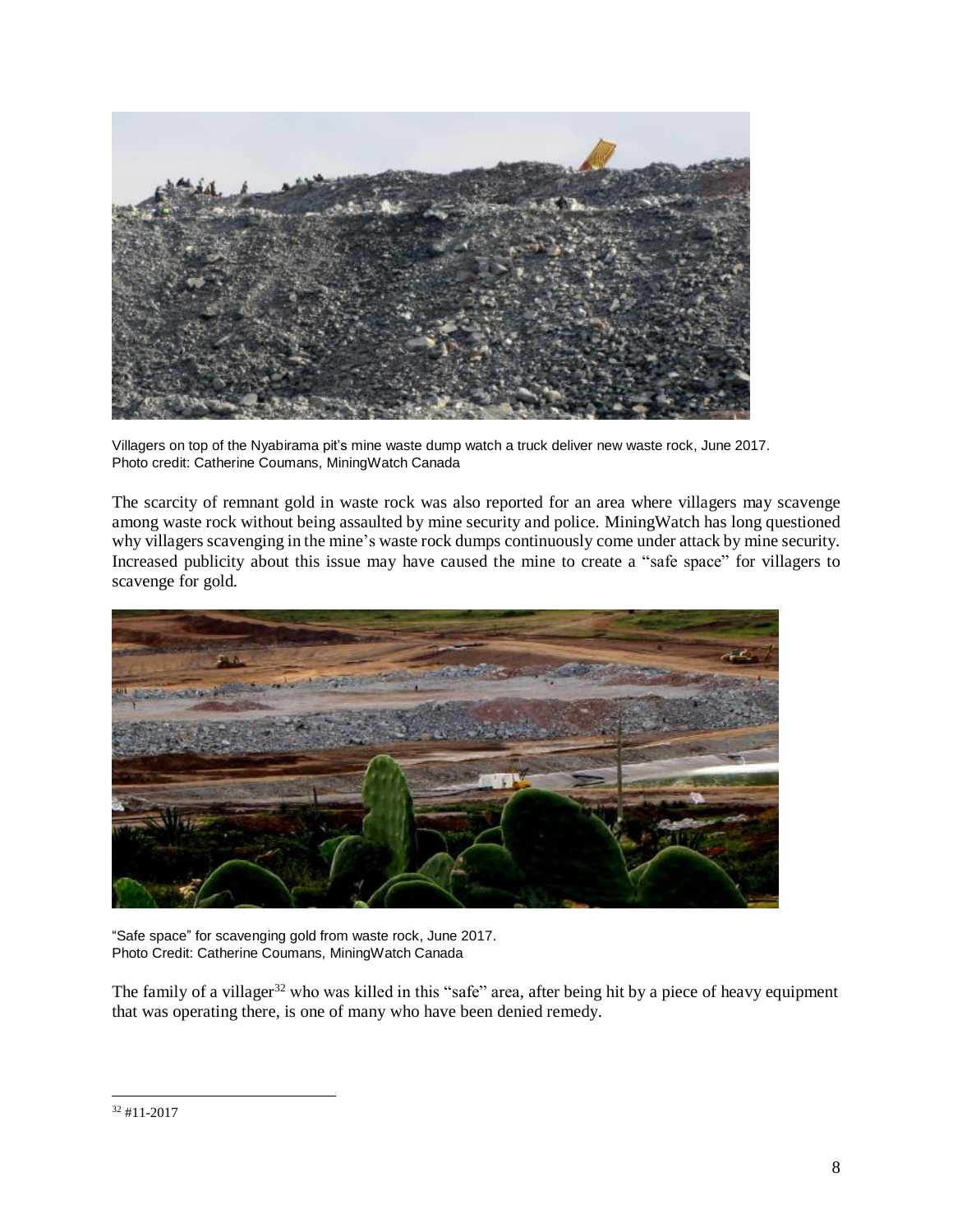## **Ongoing failure of the mine's grievance mechanism**

Human rights abuses perpetrated by mine security and police guarding the North Mara mine have been ongoing for many years and widely reported since at least 2011.<sup>33</sup> The Tanzanian government has investigated the violence and reported on it in a 2013 report $34$  and again in an investigation and report in 2016 that confirmed investigators had receiving claims that 65 people have been killed and 270 people injured by police responsible for mine security.<sup>35</sup> Local human rights defenders put the numbers much higher and the 2016 government report did not report on deaths and injuries resulting from altercations between villagers and private mine security. MiningWatch Canada and RAID-UK have detailed the ongoing violence and human rights abuses by private and public security for the mine in three consecutive yearly field assessments since 2014, and MiningWatch has just completed a further field assessment in 2017. Jointly we have documented some 200 cases.

A law suit was filed in 2013, in the United Kingdom, by UK-based Leigh Day against African Barrick Gold plc (now Acacia Mining plc) and its subsidiary, North Mara Gold Mine Limited. The clients were villagers who had suffered injuries and fatalities at the North Mara mine. A number of cases were settled out of court early in 2015. While this law suit was underway the mine became active in seeking settlements with some victims of violence, in particular those who were already clients of Leigh Day.<sup>36</sup> These clients were approached, without the benefit of the presence of their lawyers, to drop their legal claims in return for remedy packages.<sup>37</sup> The victims were further asked to sign legal waivers in order to receive remedy packages.

All of those we have interviewed have expressed dismay with the grievance mechanism process they experienced and disappointment with the remedy they received. Many have indicated that they did not understand that they were signing away their legal rights to seek judicial remedy on their claims. Most also indicated that the remedy received was not what was discussed verbally. Female victims of sexual assault were not given copies of the contracts they had signed with the mine until they staged a protest at the grievance office to demand their contracts. It is also clear from our interviews that the remedy many of these victims have received does not address their long-term needs, nor those of their dependents.

MiningWatch and RAID have detailed these and other failures of the mine's grievance office to provide an equitable remedy process and equitable remedy. We have shown how the mechanism does not conform to internationally agreed-upon criteria for operational-level grievance mechanisms, as set out in the United Nations Guiding Principles on Business and Human Rights.<sup>38</sup> We have also engaged

 $\overline{a}$ 

<sup>33</sup> Barrick's Tanzanian project tests ethical mining policies. Geoffrey York. Report on Business Magazine, *Globe and Mail*. Sep. 29, 2011.

<sup>34</sup> *The Report of the Inquiry into the Death of Five People on 16/05/2011 shot by the police at the North Mara mine.* [https://miningwatch.ca/sites/default/files/commision\\_of\\_inquiry\\_report\\_english.pdf](https://miningwatch.ca/sites/default/files/commision_of_inquiry_report_english.pdf) . The United Republic of Tanzania Office of

the Prime Minister Regional Administration and Local Government District Commissioner of Tarime. Translation 13 June 2013. 35 . Mining Watch Canada and RAID, *Tanzanian Government Investigation Receives Hundreds of Reports of Violence and Deaths at North Mara Gold Mine,* (Sept. 22, 2016), http:// miningwatch.ca/news/2016/9/22/tanzanian-government-investigation-

receives-hundreds-reports-violence-and-deaths ; MEM 'Mapendekezo Ya Namna Bora Ya Utekelezaji Wa Taarifa Ya Kamati Ya Kuchunguza Malamiko Kati Ya Wananchi Na Mgodi Wa Dhahabu Wa North Mara' July 2016 (Investigating Committee's Recommendations for the Best Means of Resolving Complaints between Citizens and the North Mara Gold Mine).

<sup>36</sup> *Barrick Faces Court in London*. 5 November 2014. Catherine Coumans, MiningWatch Canada and Shanta Martin, Leigh Day. [https://miningwatch.ca/news/2014/11/5/barrick-faces-court-london;](https://miningwatch.ca/news/2014/11/5/barrick-faces-court-london)

<sup>37</sup> *Out-of-Court Settlement Good for Some Tanzanian Villagers – But Many Others Hindered from Participation by Barrick's Grievance Mechanism.* MiningWatch Canada and RAID. 9 Feb 2015. [https://miningwatch.ca/news/2015/2/9/out-court](https://miningwatch.ca/news/2015/2/9/out-court-settlement-good-some-tanzanian-villagers-many-others-hindered-participation)[settlement-good-some-tanzanian-villagers-many-others-hindered-participation](https://miningwatch.ca/news/2015/2/9/out-court-settlement-good-some-tanzanian-villagers-many-others-hindered-participation)

<sup>38</sup> Principle 31. *Guiding Principles on Business and Human Rights*; *Implementing the United Nations "Protect, Respect and Remedy" Framework.*

[http://www.ohchr.org/Documents/Publications/GuidingPrinciplesBusinessHR\\_EN.pdf](http://www.ohchr.org/Documents/Publications/GuidingPrinciplesBusinessHR_EN.pdf)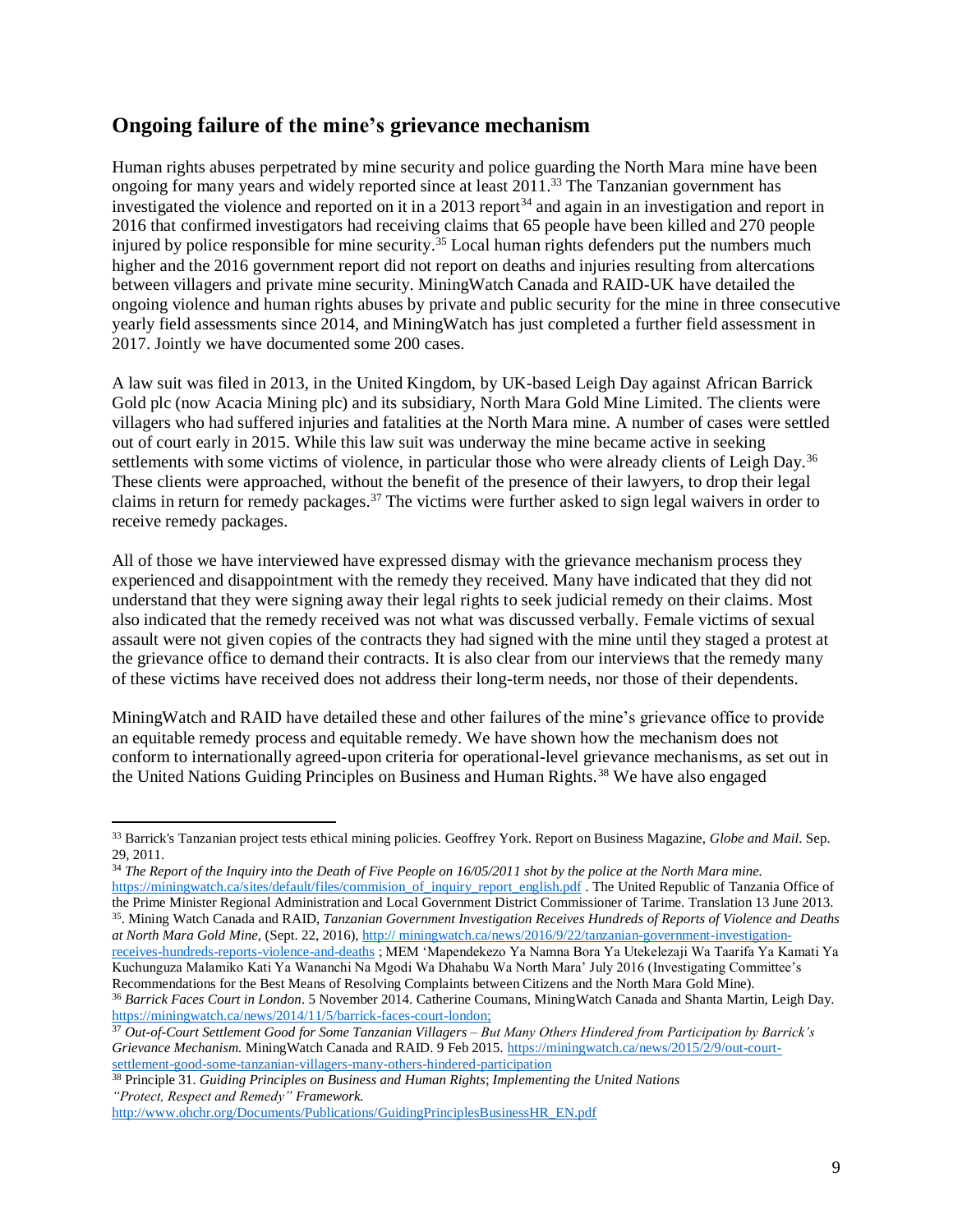extensively in writing and in person with Acacia on our findings,<sup>39</sup> in particular in regard to the shortcomings of the remedy mechanism.<sup>40</sup> To date, these efforts have not improved the functioning of the mine's grievance mechanism nor the provision of equitable remedy in significant ways.



Guarded gate behind which the mine's grievance office is located. Photo credit: Catherine Coumans, MiningWatch Canada

*Of the victims interviewed by MiningWatch in 2017, seventeen had interactions with personnel of the grievance office and sought remedy for the harm they, or their loved ones, had endured. Some of these interactions went on for years and were costly to the victims as they had to foot the bills for travel to and from the office. Of these seventeen, only three victims received compensation packages from the mine's grievance office. All three previously had been clients of the law firm Leigh Day and they were actively engaged by the mine to persuade them to drop their legal claims.*

Three other victims reported that grievance office personnel had shown them a short statement to sign that declared that the injuries they, and in one case a deceased son, had sustained were not related to the mine. One victim said he was told that if he signed the form he would receive some compensation for medical expenses he had incurred and a relatively small amount of "consolation" money (2 million Tanzanian shillings, equal to about \$1,100 Canadian). One victim reported that he was asked to sign the form and told he would be informed afterwards of any potential remedy he may receive. The process described by the victims in these cases is even less equitable than that experienced by victims who had received compensation packages and contracts in return for removing themselves from the Leigh Day lawsuit. Each of these three victims said that they had declined to sign the form.

 $\overline{\phantom{0}}$ 

<sup>&</sup>lt;sup>39</sup> See the websites of MiningWatch Canada and RAID for public exchanges with Acacia, which include: Letter to Brad Gordon, CEO African Barrick Gold's non-judicial "remedy programs" at North Mara, Tanzania, 25 February 2014; Letter to Jamie C. Sokalsky, President and Chief Executive Officer, Barrick Gold and Deo Mwanyika, Vice President –Corporate Affairs, African Barrick Gold, April 22, 2014; Acacia Mining Response to MiningWatch Canada and RAID, November 2015

<http://www.acaciamining.com/sustainability/our-material-areas/community-relations/grievance-mechanism.aspx> ; Rebuttal of Acacia Mining's Latest Response to MiningWatch Canada and RAID, 14 December 2015; Letter from Katrina White (legal counsel to Acacia) to MiningWatch Canada and RAID, 7 January 2016.

<sup>40</sup> See for example, In Need of Repair: Acacia Mining's Grievance Mechanism at North Mara Gold Mine, Tanzania. MiningWatch Canada and RAID. May 2016[. https://miningwatch.ca/sites/default/files/memorandum\\_to\\_acacia\\_revised.pdf](https://miningwatch.ca/sites/default/files/memorandum_to_acacia_revised.pdf)